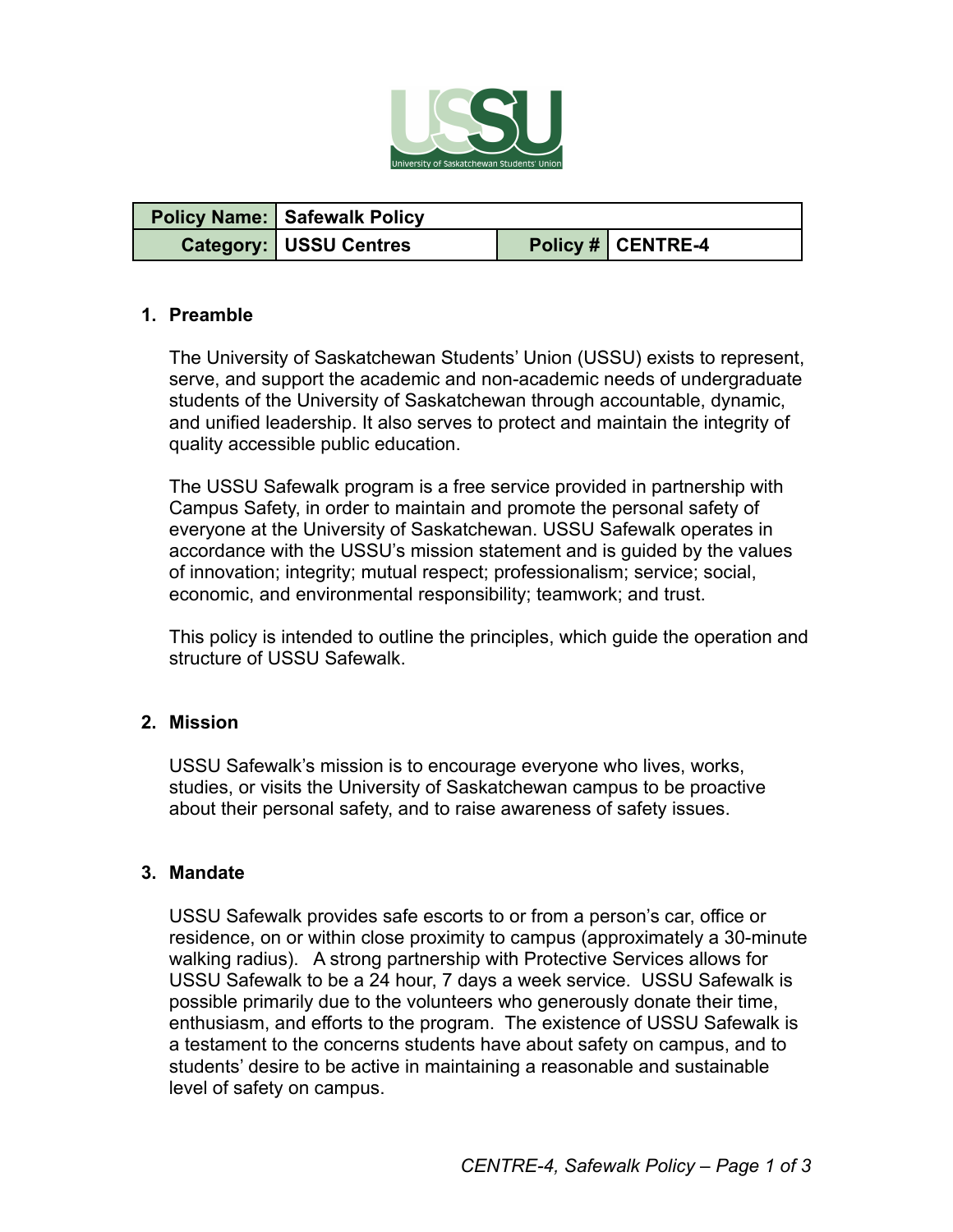### **4. Accountability**

The USSU Safewalk Supervisor is responsible for the smooth and continuous operation of the USSU Safewalk program, and will ensure that the services offered effectively meet the needs of students. The USSU Safewalk Supervisor will report regularly to the USSU Business and Services Manager.

### **5. Volunteers**

### **5.1Criteria**

● Volunteers must be registered students at the University of Saskatchewan.

### **5.2A Volunteer is a Person Who**

- Has completed a USSU Volunteer Application and interview process;
- Has passed a Criminal Background Check with Vulnerable Sector Check;
- Has been appropriately trained as a front-line volunteer by the USSU Safewalk Supervisor; and
- Regularly works with USSU Safewalk for a minimum weekly time period as determined by the USSU Safewalk Supervisor.

### **5.3General Duties & Responsibilities of a Volunteer**

- To be trained in basic volunteer duties;
- To attend regular or general USSU Safewalk meetings;
- To attend all USSU Safewalk training sessions;
- To provide the services of the USSU Safewalk program in a non-discriminatory manner in accordance with their training; and
- To maintain regularly scheduled work hours in the USSU Safewalk program.

### **5.4Volunteer Concerns**

- If a volunteer has a problem with anything regarding USSU Safewalk, the first course of action is to talk to the USSU Safewalk Supervisor.
- If a volunteer has a problem with the USSU Safewalk Supervisor, a complaint can be lodged with the USSU Business and Services Manager.